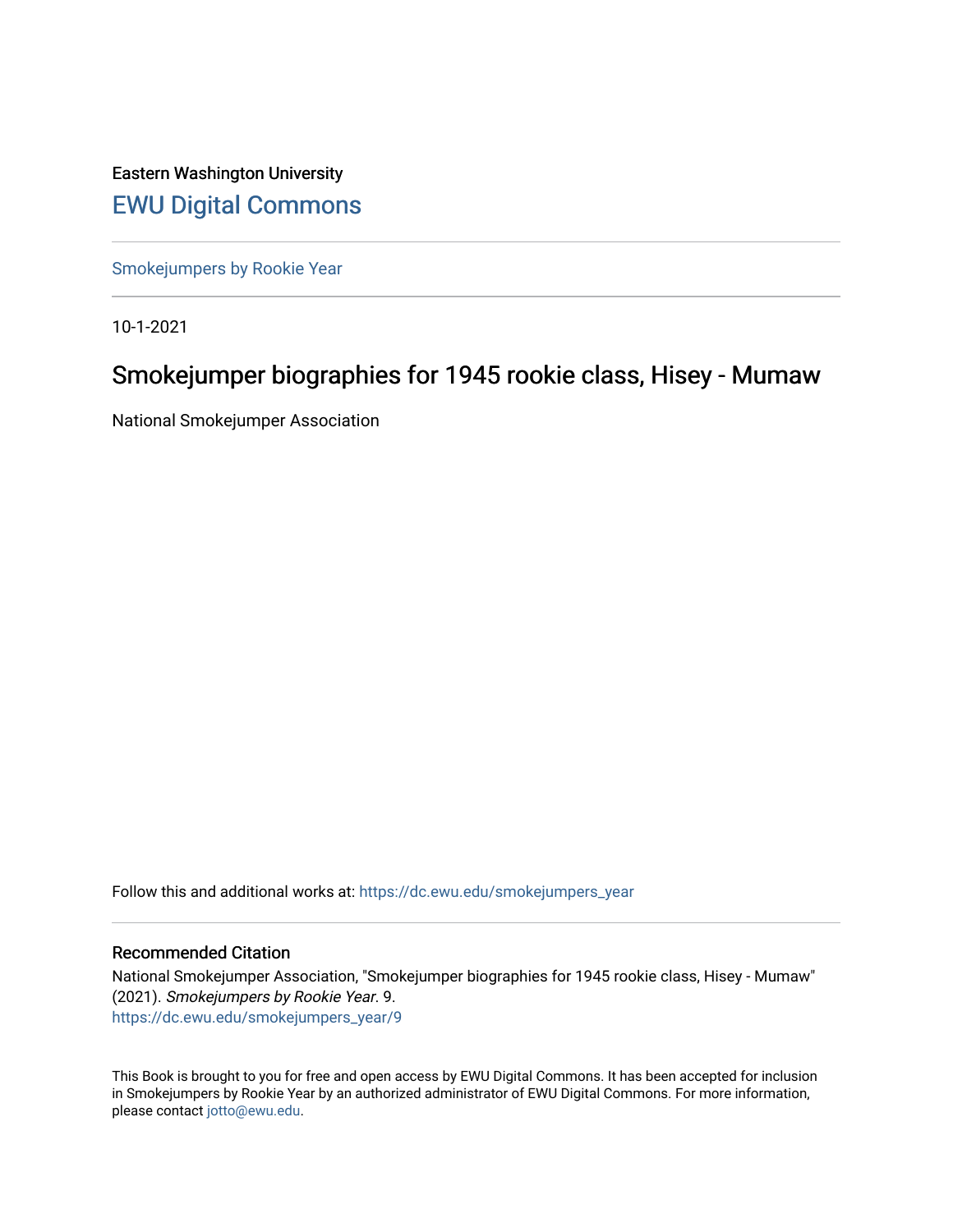## **1945 Smokejumper Rookies**

Hisey through Lowell Mumaw

## **Jacob M. "Jake" Hisey** (Missoula '45)

 Jake, 82, died July 20, 1992. He was born March 5, 1910, in Everett, WA, the oldest of 12 children. He worked the family farm and attended local schools near Lake Stevens, WA. Jake was member of the Civilian Public Service smokejumpers during the 1945 season in which he made seven practice, six fire and two rescue jumps. He and his wife lived in Castle Rock, WA.

## **Ivan E. Holdeman** (Missoula '45)

 Ivan died of pancreatic cancer July 2, 1992, in Lakewood, Colorado, where he was a teacher in Jefferson County. He was born on a farm February 14, 1923, near Hesston, Kansas. The family moved to Greensburg, KS, where he attended grade school and high school. He remembers that the Mennonite kids were not readily accepted, and he and his brother had to fight their way home at times. "In time we were able to gain acceptance even though the methods we used were not always to our liking." Ivan was the first person from his church to play football in high school and he counts that as one of his best memories of school.

 After his graduation in 1941 he worked following the wheat harvest from Kansas to North Dakota. He entered Hesston College that fall and graduated in 1943. Ivan was drafted into the Civilian Public Service in 1945 and reported to Missoula that spring. "The most impressionable part of the smokejumper experience was the high morale at Camp 103." he made 15 jumps that season.

 After the war he returned to Goshen College to get degrees in Education and History in 1949. After a brief stint at teaching in Colorado, he worked overseas in Germany and Greece for three years helping farmers reestablish themselves after the war.

 In 1964 he received his master's from the Univ. of Colorado and went to Turkey for a teaching assignment. Ivan finished his teaching career in Denver at Arvada West H.S. and retired in 1983.

 "It is my hope that I have been a link in the chain which as contributed to a world of less violence and a world that treats our planet with more respect."

**Donald Floyd Hostetler** (Cave Junction '45)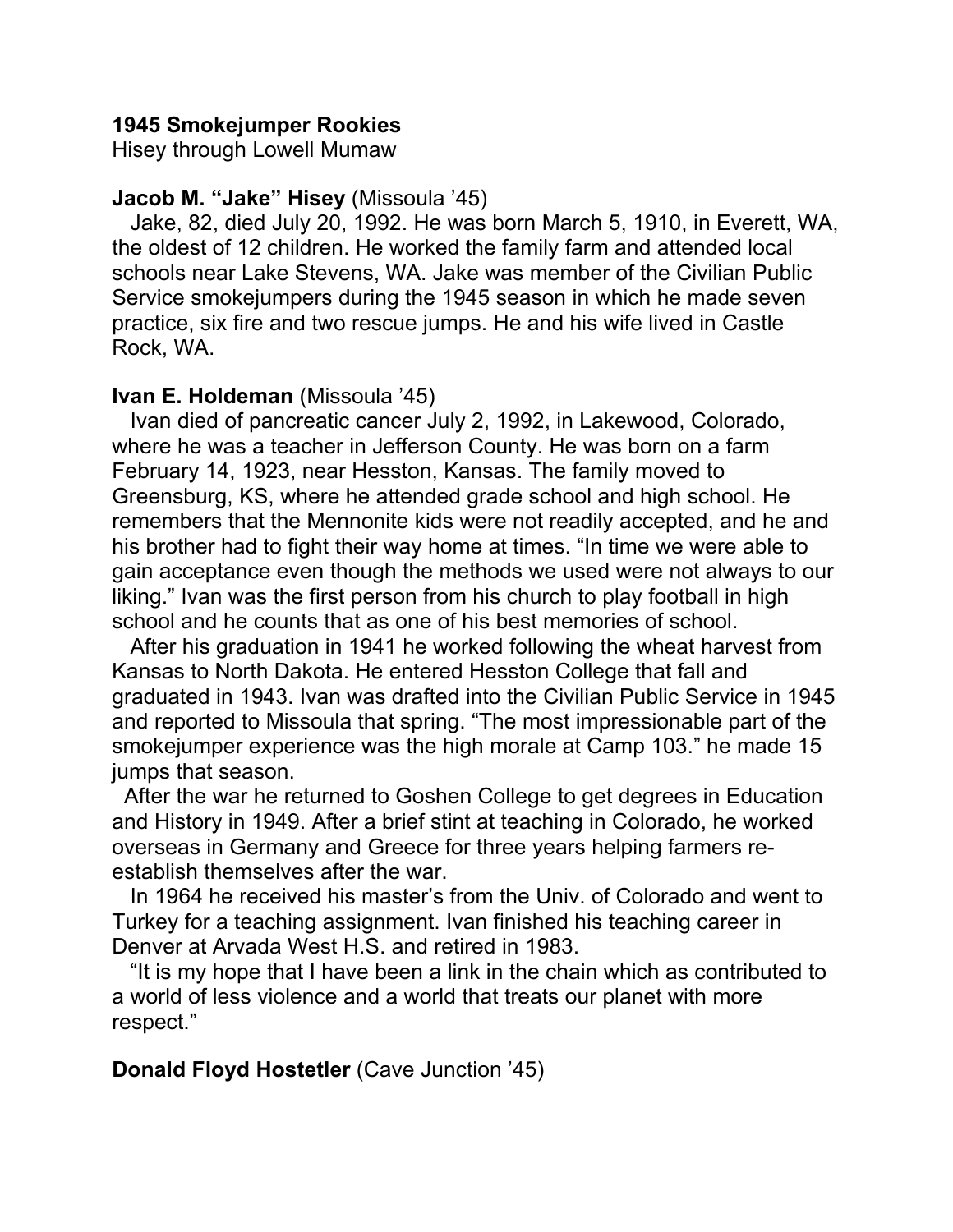Donald, along with his twin brother Dwight was born December 6, 1925, in West Liberty, Ohio. After graduating from high school in the spring of 1944, Donald and Dwight joined the Civilian Public Service program for military conscientious objectors in Camp # 4 in Virginia as members of the Mennonite service program. In May 1945, they expressed interest in becoming a smokejumper and were selected to join CPS Unit Number 103- 01 and trained to become a smokejumper at Nine Mile, Montana. After training, Donald went to Cave Junction as a smokejumper and Dwight continued as a smokejumper out of Missoula. After smokejumping, they returned to CPS Camp Number 4 and were discharged in March 1946.

 Donald returned to dairy farming with his brother and father in West Liberty. While his brother gave up farming in 1953, Donald continued and in 1964 was named the Champaign County Conservation Farmer of the Year. In 1986 Donald retired from farming and moved to the town of West Liberty and started working at the local lumber company, finally retiring in 1998. However, in 2001 Donald began helping his brother, Dwight in his toyshop making wooden toys.

 Donald married Annabelle Shumaker in 1947 and they have three daughters. Annabelle passed away in December 2014.

### **Dwight L. Hostetler** (Missoula '45)

 Dwight died February 12, 2017. He, along with his twin brother Donald, was born December 6, 1925, in West Liberty, Ohio. After graduating from high school in the spring of 1944, Dwight joined the Civilian Public Service program for military conscientious objectors in Camp # 4 in Virginia as a member of the Mennonite service program.

 In June 1945, Dwight expressed interest in becoming a smokejumper and was selected to join CPS-103 and trained to become a smokejumper at Nine Mile, Montana. After training, he was assigned to the Missoula area for the 1945 fire season. After smokejumping, he returned to CPS Camp Number 4 and was discharged in March 1946.

 Dwight returned to farming with his brother and father in West Liberty. He gave up farming in 1953 and worked for a fabricating metal business in West Liberty for 35 years. After retirement, Dwight became an expert wood craftsman producing top-quality toys and heirlooms for children and adults.

#### **Arthur S. Hoylman** (Cave Junction '45)

 Art, a conscientious objector to World War II who served his nation as a Forest Service smokejumper, died in Biglerville, Pa., February 5, 2001.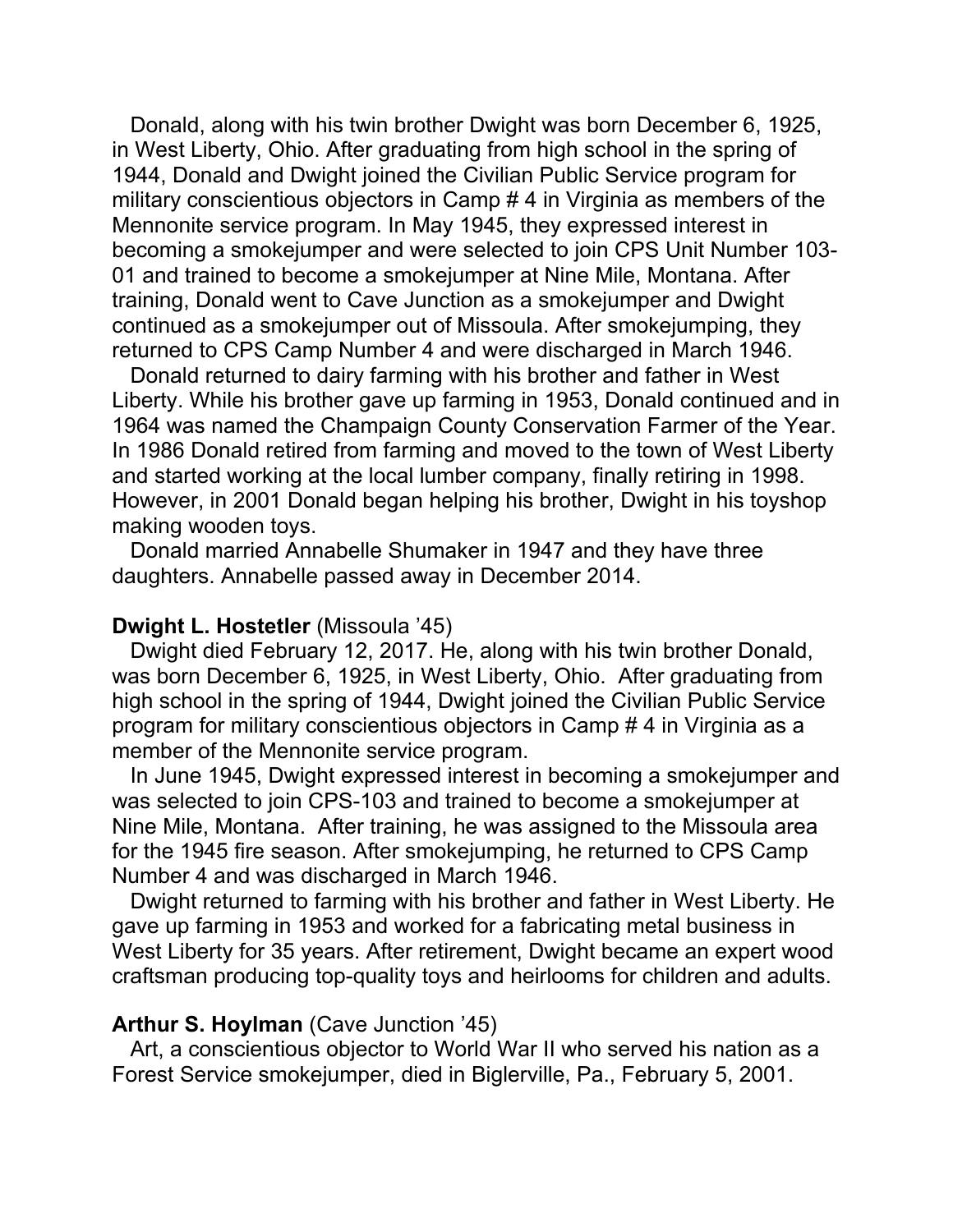Born December 26, 1922, in Creston, Mont., he was a member of Bethel Mennonite Church in Gettysburg, Pennsylvania.

 Art was drafted into Civilian Public Service in 1944 from Oxford, Iowa and his occupation at the time was listed as "Logger."

 After his discharge, he served as a member of the church council and Sunday school superintendent in Biglerville. He was also a member of the Chester County Planning Commission, Lions Club, Tender Care Pregnancy Center Board, and a former member and treasurer of the Dairy Herd Improvement Association and the Adams Rescue Mission Board. He also was a township supervisor.

 Arthur operated a dairy farm for 17 years and had served as an agent for the Pennsylvania Farms Association. He started and ran an insurance agency in Gettysburg from 1979 to 1997. He is survived by his wife of 54 years.

#### **Charles Victor Huppe** (Missoula '45)

 Charles, 51, died August 18, 1968, at MacDonald Pass in Montana. He was born in Dayton, Idaho, December 5, 1916, and was a student at Columbia University when he registered for the draft. Charles entered Civilian Public Service from Roundup, Montana, in 1942 and jumped at Missoula during the 1945 season. He had seven training and four fire jumps.

 He graduated from Roundup H.S. in 1934 and from Columbia University in 1947. Charles was first assistant to Montana Attorney General Arnold Olsen and was actively connected with the newspaper, *People's Voice*.

### **Alan O. Inglis** (Missoula '45)

 Al, 91, died February 14, 2015, in Lakewood, Colorado. He served with the CPS-103 smokejumpers in Missoula during the 1945 season. Al graduated from Earlham College in 1949 and Yale Divinity School in 1952. Al served Congregational churches in North Dakota, where he flew between five churches every Sunday, and Minnesota. Moving to Colorado in 1967, he worked for the Federal War on Poverty until 1970.

 An additional note from his daughter Carol: "Dad served a year with the Smokejumpers out of Missoula, Montana, before returning to college and becoming ordained. Although many people considered much of the way he went through life as different from the ordinary, this experience was probably the highlight of his life, next to his marriage to Margaret Tollefson. It led to his acquisition of a Piper Cub and service as a flying pastor of five little churches in North Dakota in the 1950's and culminated in his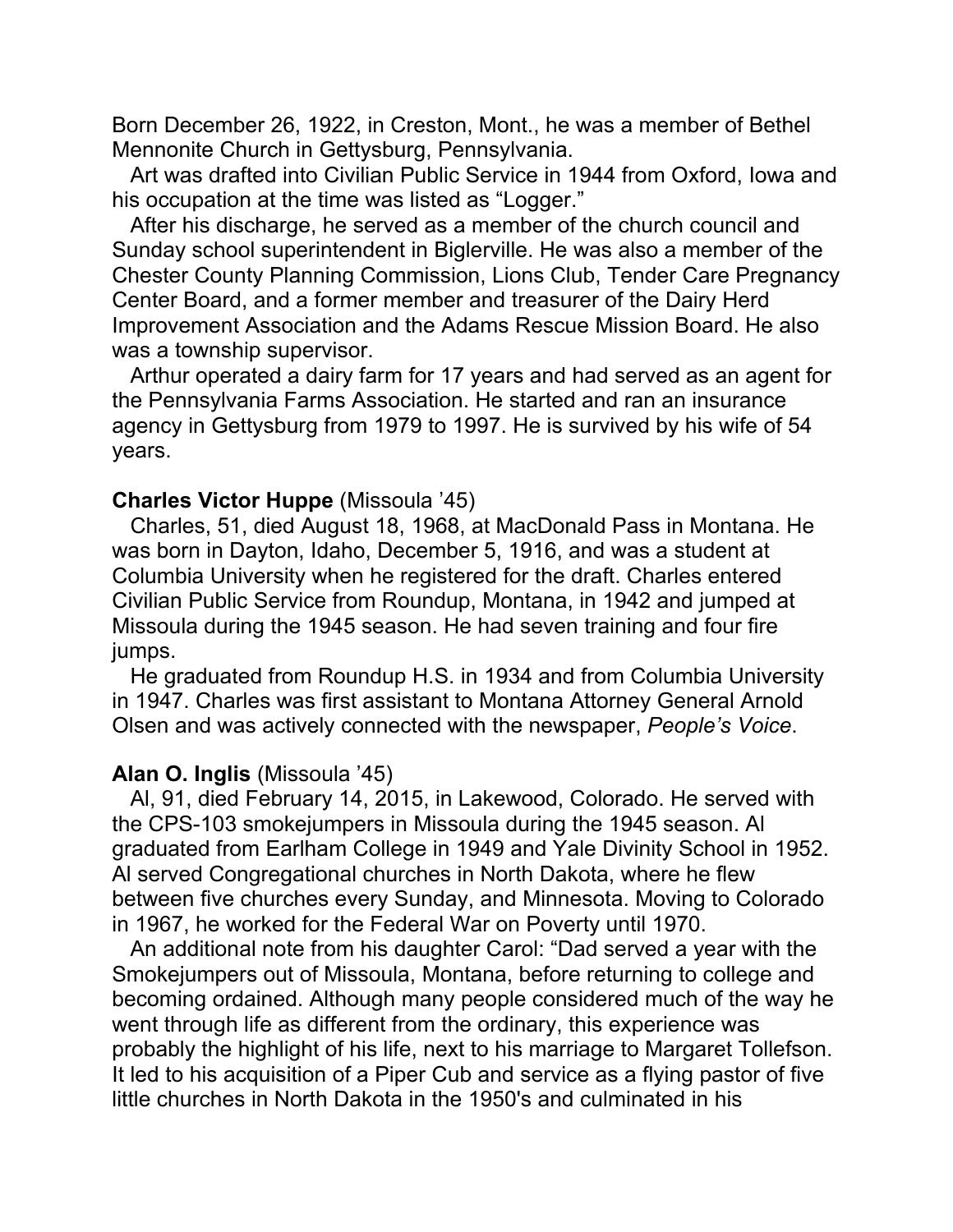ownership of an ultralight plane and home landing strip when he was unable to obtain a regular pilot's license in his 70s and 80s.

"He celebrated his 90th birthday by jumping from a plane (tandem with a professional). He admitted to not particularly caring for the long 'free fall' but was once again thrilled by the parachute, despite a growing wind from an approaching storm."

### **Cyrus M. Johnson** (Missoula '45)

 Cyrus died January 21, 2001, after suffering a heart attack. He was a resident of Bunn, North Carolina, and was a CPS-103 jumper. Cyrus was a member of the Methodist Church and drafted into Civilian Public Service in 1942 from Goldsboro, N.C., where his occupation was listed as "Social Worker."

## **James Edward Johnson** (Missoula '45)

 James died December 10, 1985, in Corvallis, Oregon. He was born March 11, 1924, in Corvallis and was a member of the Mennonite Church. James was drafted into Civilian Public Service in 1944 and his occupation was listed as "Logger." He jumped at Missoula during the 1945 season and had eight training and two fire jumps.

 After his discharge, Jim went to Oregon State University and then owned and operated Johnson's Saw Shop in Corvallis.

### **Charles Lyon Kalbfus** (Missoula '45)

 Charles was born March 24, 1925, in Greensburg, Pennsylvania. We have no record of his death at this time (12/20). He jumped at Missoula during the 1945 season and got nine training and six fire jumps. Charles jumped at McCall during the 1946 season getting seven fire jumps and returned to Missoula for the 1948 season in which he got two practice jumps.

#### **Richard Leo Kathe** (McCall '45)

 Richard, 76, died July 26, 2001, in Show Low, Arizona. He was born December 10, 1924, in Cleveland, Ohio and was drafted into Civilian Public Service in 1945. He jumped at McCall that year and made seven training and six fire jumps. Richard was a radio announcer at WGAR in Cleveland when he entered CPS.

 After the war, he returned to Chicago where he was director of public relations for the American Feed Manufacturers Assoc. He attended both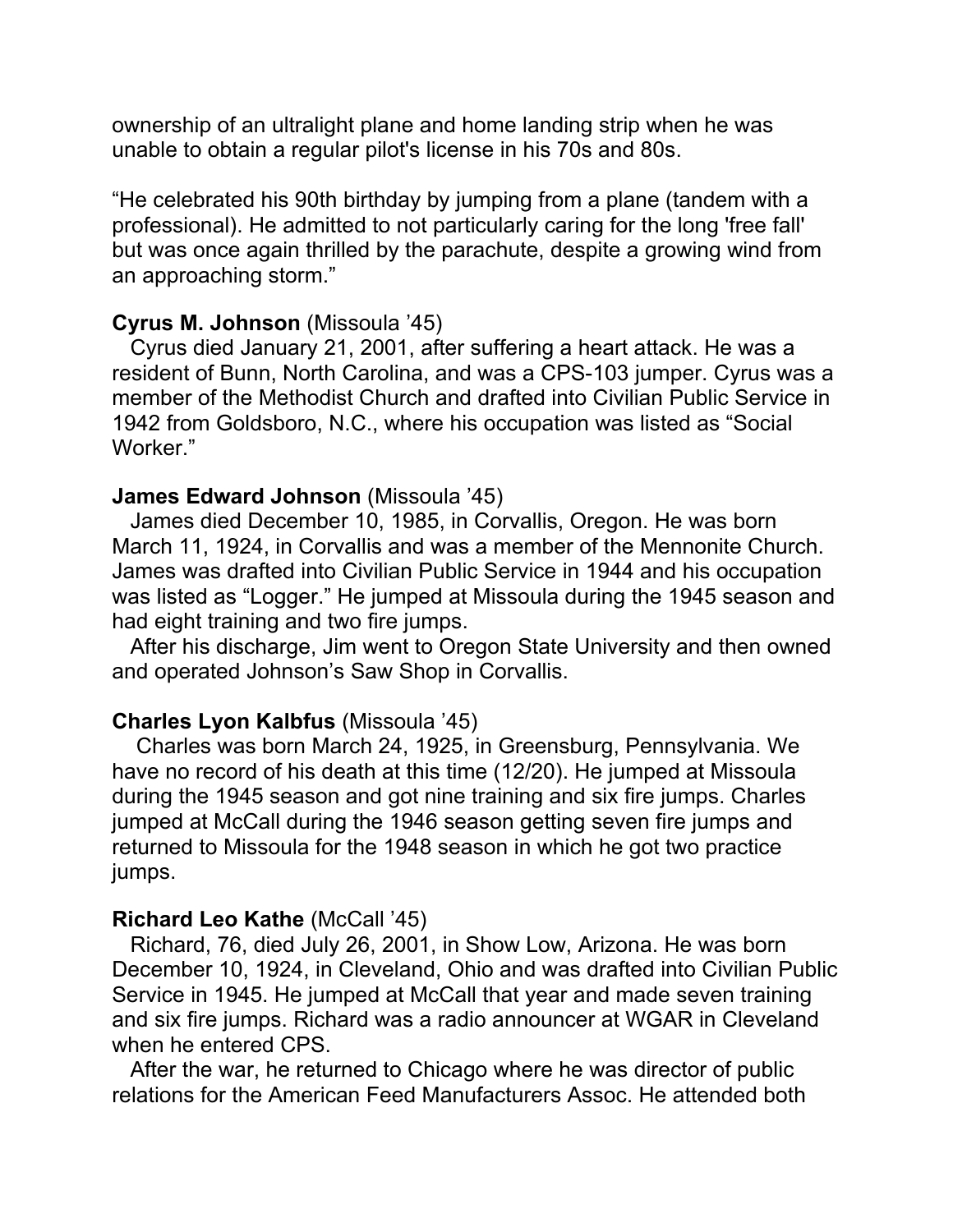Syracuse and the University of Wisconsin where he majored in speech and Radio Broadcasting.

 Richard was President of the U.S. Feed Grains Council, Executive Vice President of the United Dairy Association and President of the American Egg Board where he developed the very successful "Incredible Edible Egg" advertising campaign. He spent four years as Vice President of the Pizza Inn Restaurant chain before retiring.

## **Daniel Nathan Kauffman** (Cave Junction '45)

 Daniel,90, of Boxholm, Iowa, died, July 27, 2014, at Bethany Manor in Story City, Iowa. He was born November 24, 1923, and was the seventh of nine children in his family.

 Dan grew up in the Rockwell City area and attended the Manson Mennonite Church. He graduated from Rockwell City High School in 1941. After high school, Dan served as a smoke jumper in Cave Junction for the 1945 season. He attended college in Heston, Kan., before returning home to Rockwell City to farm. Dan later moved to Boxholm where he farmed until he retired. Burial is at Prairie Lawn Cemetery in Boxholm.

## **David V. Kauffman** (Missoula '45)

 David "Doc" Kauffman, 92, died April 14, 2014, in Whitefish, Montana. He was born at home on the family farm January 30, 1922. After elementary school, he worked on the family farm and was not able to afford a high school education as there were 15 in his family and times were hard. At age 21 he had worked in a sawmill and was a packer for the USFS until WWII.

 Doc was drafted into the Civilian Public Service Program in April 1944. He jumped with the CPS-103 unit at Missoula during the 1945 season.

 After the war he was visiting with fellow smokejumper Jim Brunk in Virginia. He had no aim to continue his education but Jim's parent's encouraged Doc to take advantage of the tuition free education available for his time in the CPS.

 He obtained his high school diploma while in college and attended Eastern Mennonite University and graduated from medical school at Hahnemann University.

 After Hahnemann he did internship at Sacred Heart Hospital in Spokane, WA. That done, Doc moved back home to Whitefish where he practiced family medicine for over 40 years.

 Among his passions were horses and hunting in the Bob Marshall Wilderness.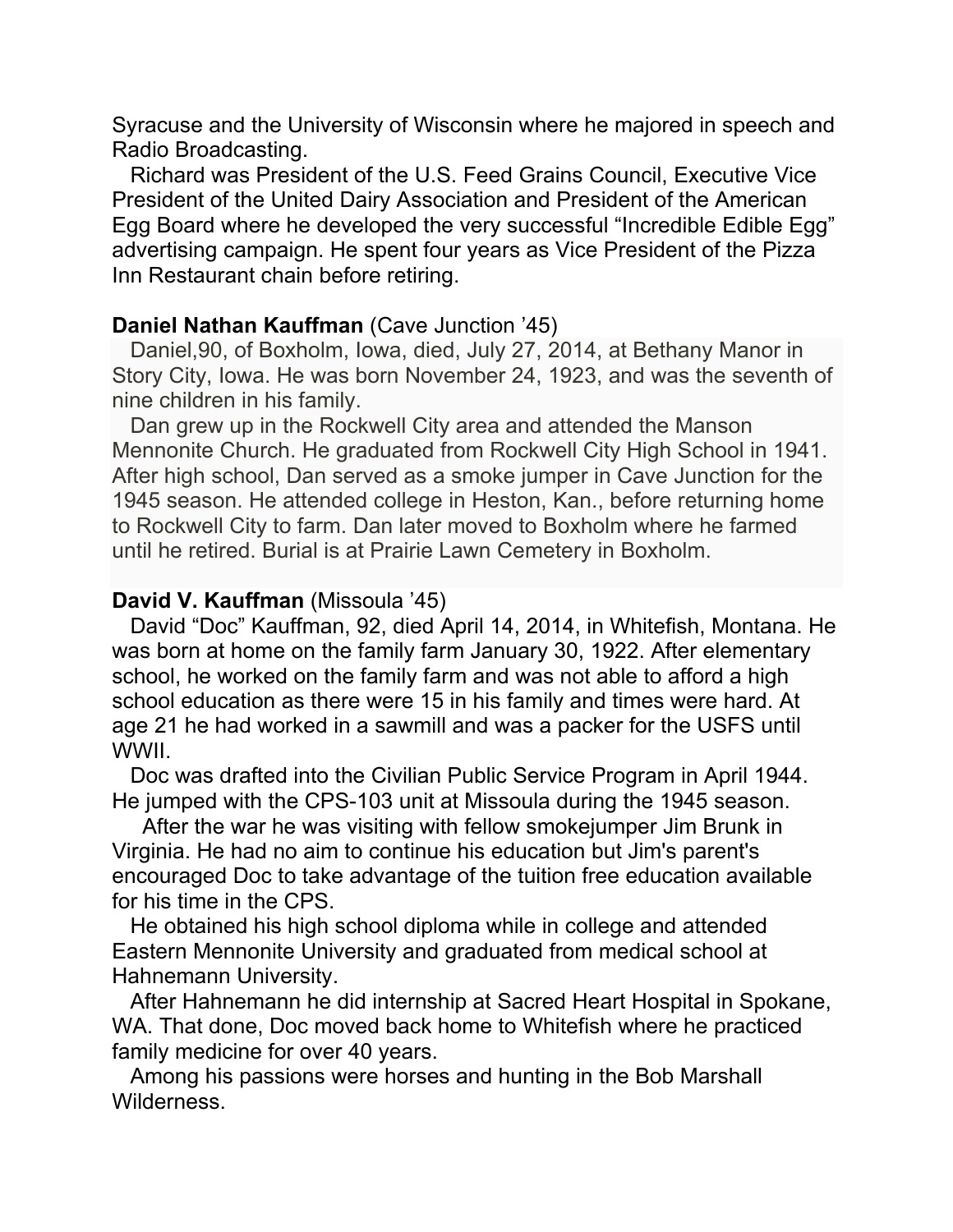## **Norman D. Kauffman** (Missoula '45)

 Norman, 87, died June 6, 2011, in Kalispell, Montana. He was born on a farm east of Kalispell on July 19, 1923.

 He was a conscientious objector during World War II and served 13 months in Idaho in the Civilian Public Service before jumping from Missoula in 1945."The one distinctive event I claim during my time as a smokejumper was that I was the only one who had to use his emergency chute on a fire jump."

 Norman joined the crew of the U.S.S. Mount Whitney in 1946 and helped transport horses to Poland as a part of the United Nations Relief and Rehabilitation Act.

 He attended Hesston College in Kansas before earning a degree from Eastern Mennonite College in Virginia.

 He then became a teacher and school administrator, continuing until 1970, when he became a pastor in the Mennonite Church. He enjoyed church volunteerism capacities following retirement from the pulpit, including service with Gospel Echoes Prison Ministries.

### **Dalmer D.P. Kaufman** (McCall '45)

 Dalmer, 94, was born June 16, 1926, in Moundridge, Kansas. He was listed as being a member of the Mennonite Church when he was drafted into Civilian Public Service from Peabody, Kansas, in 1944. His occupation at the time was "Farmer/Stockman." He jumped at McCall during the 1945 season and had seven fire jumps in addition to his training jumps.

 He attended Bethel College in 1947 and is living in Durham, Kansas, where he has been a farmer and stockman on the family farm. Dalmer has been a Sunday School Superintendent, a School Board member and on the Board of the Durham Cooperative Grain Elevator group.

## **Johnny Kaufman** (Missoula '45)

 Johnny was born November 7, 1919, in South Dakota and died May 8, 1987, at 67 years of age. He graduated from Freeman Academy and was a member of the Salem-Zion Mennonite Church. Johnny was drafted into Civilian Public Service from Marion, SD, in 1942. His occupation at the time was listed as "Farmer."

 He served nearly four years in the Civilian Public Service and jumped the 1945 season at Missoula. Johnny had at least three fire jumps. After the war, he started a road construction business and later did earth-hauling.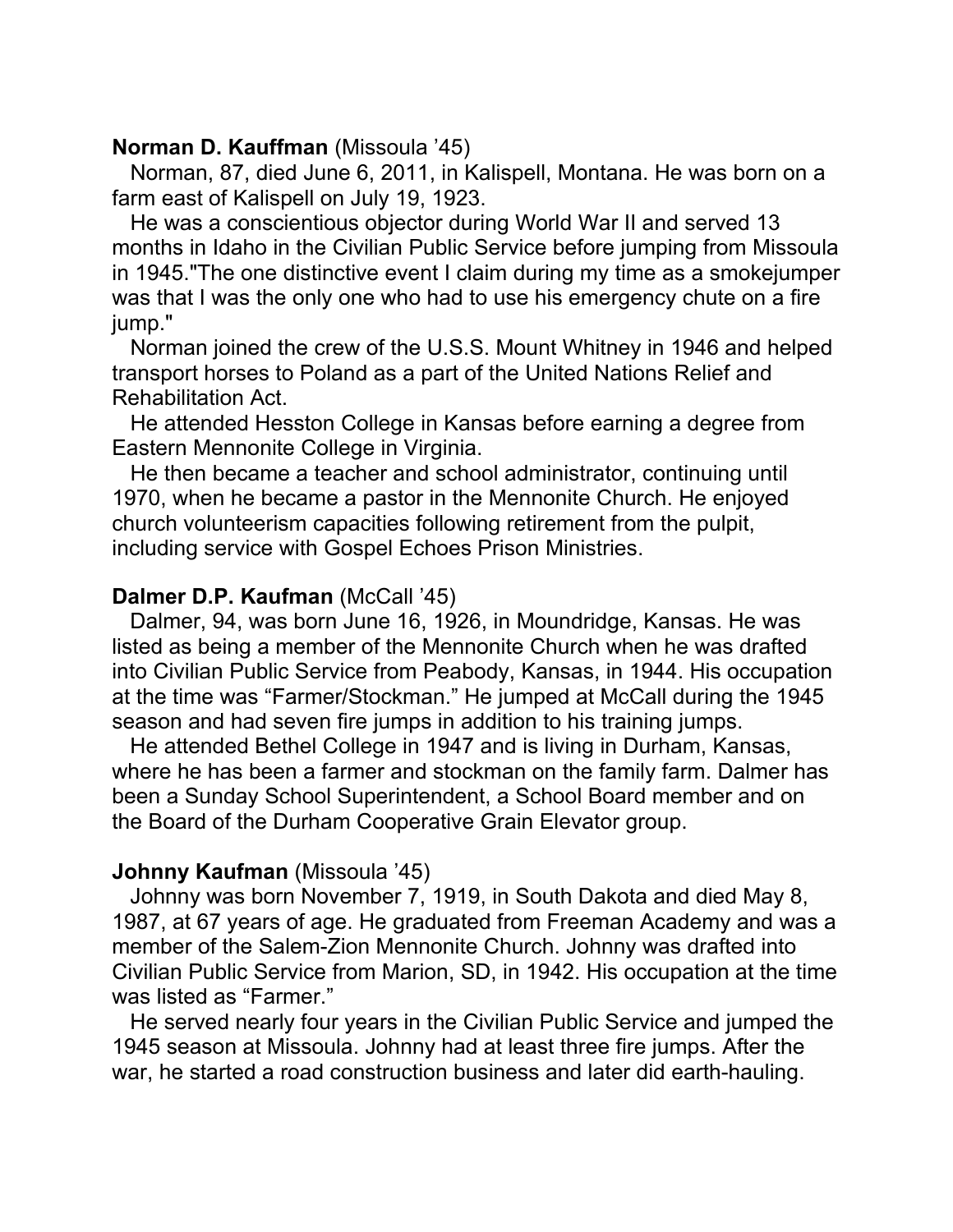### **Robert L. Kaufman** (Missoula '45)

 Robert, 74, died of cancer November 15, 1999, in Moundridge, KS. He was born December 31, 1924, in Belmont, Kansas. He was a member of the Mennonite Church and was drafted into Civilian Public Service from Cleveland, KS, in 1944. Robert jumped at Missoula during the 1945 season and had seven training and three fire jumps.

 After his discharge, he was a farmer and owner/operator of a farm equipment firm in McPherson, KS, until 1995 when he moved to Moundridge. He was a member of the First Presbyterian Church in McPherson. Survivors include his wife of 48 years, Martha.

## **Archie S. Keith** (Missoula '45)

 Archie, 69, died February 28, 1993, in Ottawa, Illinois. He was born February 24, 1924, and was a member of the Jehovah's Witness Church. Archie was drafted into Civilian Public Service in 1944 from Wedron, Illinois. He jumped at Missoula during the 1945 and had seven training and two fire jumps.

 Archie was severely injured on his last fire jump when his chute was collapsed by a snag, and he fell about 80 feet to the ground. His right leg was fractured near the hip and his left leg near the ankle. The falling snag landed only a few feet away barely missing Archie. Then began the effort to carry him over 16 miles through deadfall and brush in the dark of night. The crew only made two miles in the first 12 hours. By noon they had made seven miles and were reinforced by eight new jumpers who parachuted in. Dr. Amos Little, a military doctor trained in 1943, was among the group. Archie spent two and a half months in a cast before being released when the camp closed in October.

 Archie's occupation in later life is listed as Locomotive Engineer for the Burlington Northern Railroad.

# **Floyd Keith** (Missoula '45)

 Floyd, 87, died September 12, 2005, and was living in Watseka, Illinois. He was born May 7, 1918, and was a member of the Jehovah's Witness Church. Floyd entered Civilian Public Service in 1941 from Wedron, Illinois, where his occupation was listed as "Painter."

 He jumped at Missoula during the 1945 season and got three training and three fire jumps. After the war, he lived in Donavan, Illinois and worked as an insurance broker. Floyd was consistently involved in the ministerial activities of Jehovah's Witnesses.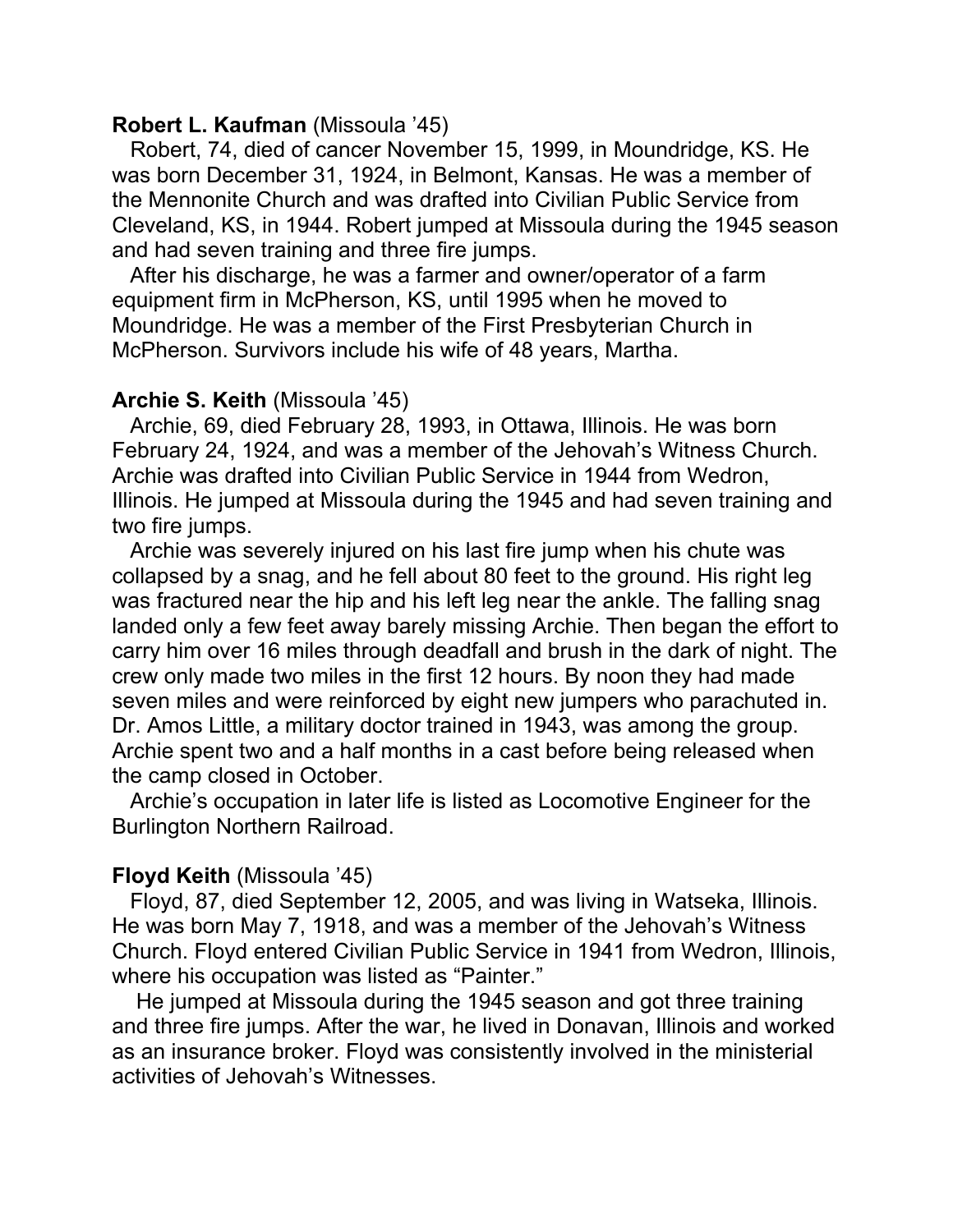## **Earl E. Kenagy** (North Cascades '45)

 Earl, 94, was born October 6, 1925, and is living in Woodburn, Oregon. He was born in 1925 and a member of the Mennonite Church. Earl was drafted into Civilian Public Service from Hubbard, Oregon, in 1944 and jumped at North Cascades in 1945. He was a member of the 12-man crew that started up jumper operations at Winthrop after the base was closed at the end of the 1940 season.

# **Howard Glen King** (North Cascades '45)

 Howard, 88, died February 24, 2010, in Hubbard, Oregon. He was born February 17, 1922, and was a member of the Mennonite Church. He was drafted into Civilian Public Service from Hubbard in 1943 and his occupation at the time was listed as "Logger." Howard jumped at North Cascades in 1945 and was a member of the 12-man crew that started up jumper operations at Winthrop after the base was closed at the end of the 1940 season.

# **Willard Stanley Krabill** (Cave Junction '45)

 Willard died January 6, 2009, in his home in Goshen, Indiana. He was born April 25, 1926, and a member of the Mennonite Church. Willard was drafted into Civilian Public Service in 1944 from Louisville, Ohio and jumped at Cave Junction during the 1945 season.

 After CPS he graduated from Goshen College in 1949 and received his medical degree from Jefferson Medical College in 1953. He also received a master's degree in public health from U.C. Berkeley in 1973.

 Dr. Krabill was a leading figure in health care in the Goshen area. During his career he delivered more than 2,700 babies to residents, instituted courses in human sexuality at Goshen College and served on numerous boards and ethics committees. In the 50s Dr. Krabill served a three-year Mennonite Committee term working with leprosy patients in Vietnam. He started in family practice after returning from Vietnam and later became the physician for Goshen College until his retirement in 1991.

# **Clarence Hershey Kreider** (Missoula '45)

 Clarence, 32, died September 24, 1948, of poliomyelitis in Lancaster, PA. He was born

September 12, 1916, in Lancaster and was a member of the Mennonite Church. He was drafted into Civilian Public Service in 1941 and was a student at Goshen College at the time. Clarence jumped at Missoula during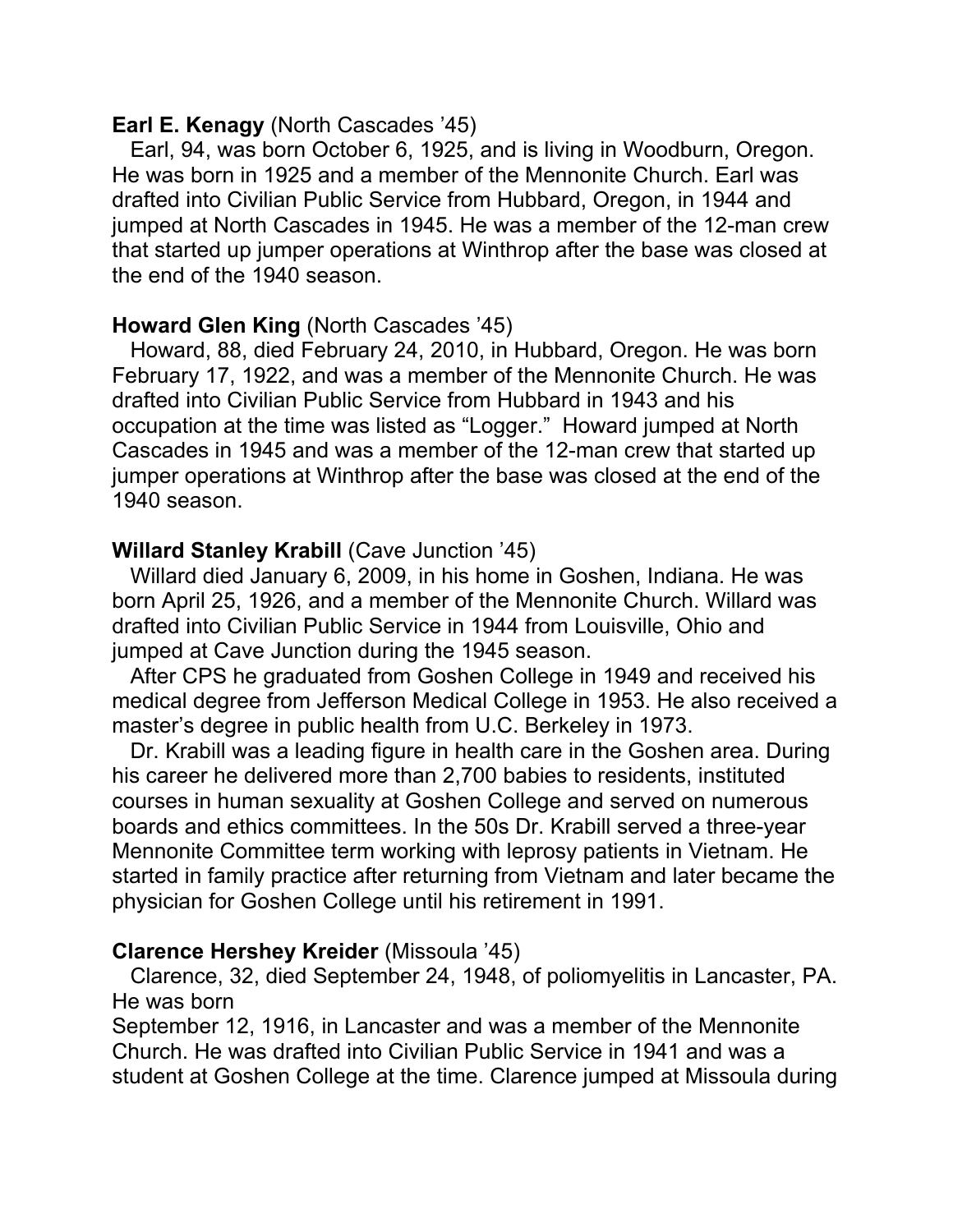the 1945 season and got two fire jumps in addition to his seven training jumps.

 Clarence was in CPS for over four years. He returned to Lancaster in 1946 and was working as a Postal Clerk for the year prior to his death.

## **Wayne D. "Tuffy" Kurtz** (Missoula '45)

 Wayne, 87, of Smithville, Ohio, died Friday, June 13, 2008, after a short illness. He was born December 27, 1920, on a farm near Oak Grove, OH. He was a member of the Mennonite Church and was drafted into Civilian Public Service in 1944 from Smithville. His occupation at that time is listed as "Painter."

 He reported to Nine Mile in 1945 for smokejumper training. He made seven practice, six fire and one rescue jump.

 Starting while still in school in 1937 and continuing for 50 plus years, he was an independent milk hauler for area dairy farmers.

## **Dale E. Landis** (Missoula '45)

 Dale died of pneumonia October 26, 2014, at age of 91 in Polk, Wisconsin. He was born October 25, 1923. Dale was a member of the Brethren Church and was drafted into Civilian Public Service in 1943 from Danville, Virginia. He was a student at that time. Dale jumped at Missoula during the 1945 season and got six training and three fire jumps.

 After the war Dale graduated from Bridgewater College in Virginia with degrees in sociology and psychology. He got his master's from the University of Tennessee and did postgraduate work at The Family Institute of Chicago.

 He worked with the Dept. of Public Works in Virginia, Child Guidance Clinic in Ohio, Racine Mental Health Clinic in Wisconsin and as a therapist at the Norris Adolescent Center in Mukwonago, Wisconsin before retiring.

 Dale was later a member of the Methodist Church and committed to his "Stand For Peace" ideals.

## **Clarence Leasenbury** (Cave Junction '45)

 Clarence jumped at Cave Junction during the 1945 season. No personal information found at this time (12/20).

## **Richard N. Lehman** (Missoula '45)

 Dick died October 11, 2007. He was born June 25, 1926, in Lancaster, PA. Dick grew up in in Lancaster graduating from Lancaster Mennonite High School. Dick was drafted into Civilian Public Service in November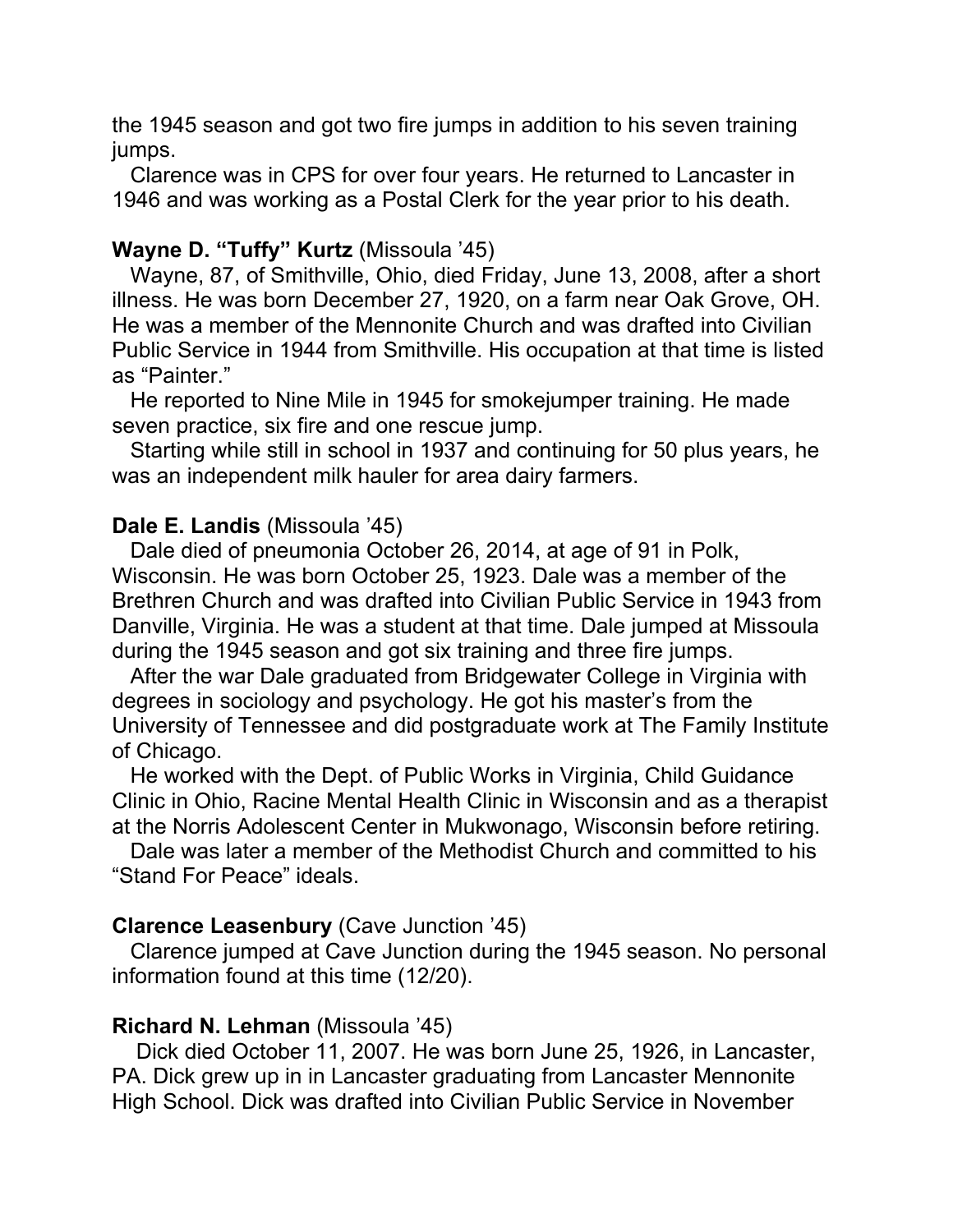1944. In the spring of 1945, he was accepted to the CPS-103 smokejumper unit at Missoula. Dick made seven practice and seven fire jumps during that season.

 Upon his discharge, he returned to Lancaster and worked as an auto parts clerk with the John Landis company until his retirement. "Exemplifying the character of a faithful, dependable husband and father has been an important contribution I have made, so says my wife and children."

## **Dexter Dupont MacBride** (Missoula '45)

 Dexter was born August 18, 1917, in Elizabeth, New Jersey. He was a Quaker and was drafted into Civilian Public Service in 1942 from Orland, Florida, where his occupation was listed as "Lawyer." Dexter had graduated from Cumberland University in Tennessee in 1938. CPS notes show him as being City Attorney for Norfolk, VA, at the time he entered CPS.

 He jumped at Missoula during the 1945 season and got seven training and two fire jumps.

At this time (11/20) we are unable to obtain any other information.

### **Alvin W. Malthaner** (Missoula '45)

 Alvin, 82, died at Harper Woods, Indiana, on September 14, 2008. He was born in Brooklyn, N.Y. on July 16, 1926. At age 18, he was enrolled at Columbia University. Alvin served in the Civilian Public Service during WWII and jumped at Missoula in 1945. He returned to Springfield College in Springfield, Massachusetts, majoring in teacher education with minors in English, PE, and History. He graduated in 1950 and was also married that year. He taught at Horace Mann School for Boys in N.Y, N.Y. and at Greenwich H.S. in Greenwich, Connecticut.

### **Robert P. Marshall** (Missoula'45)

 Bob, 96, died February 13, 2021, in Visalia, California. He was born September 18, 1924, and was a Quaker. Bob was drafted into Civilian Public Service in 1943 from West Chester, Pennsylvania, and his occupation at the time was "Student." He jumped at Missoula during the 1945 season and had seven practice, seven fire and two rescue jumps recording one of the higher numbers for that season.

 He was discharged from CPS in 1946 and went to William Penn College in Iowa where he received his bachelor's degree. Bob married Joy Cope in 1948 and they had three children. He was the Executive Director of Self-Help Enterprises.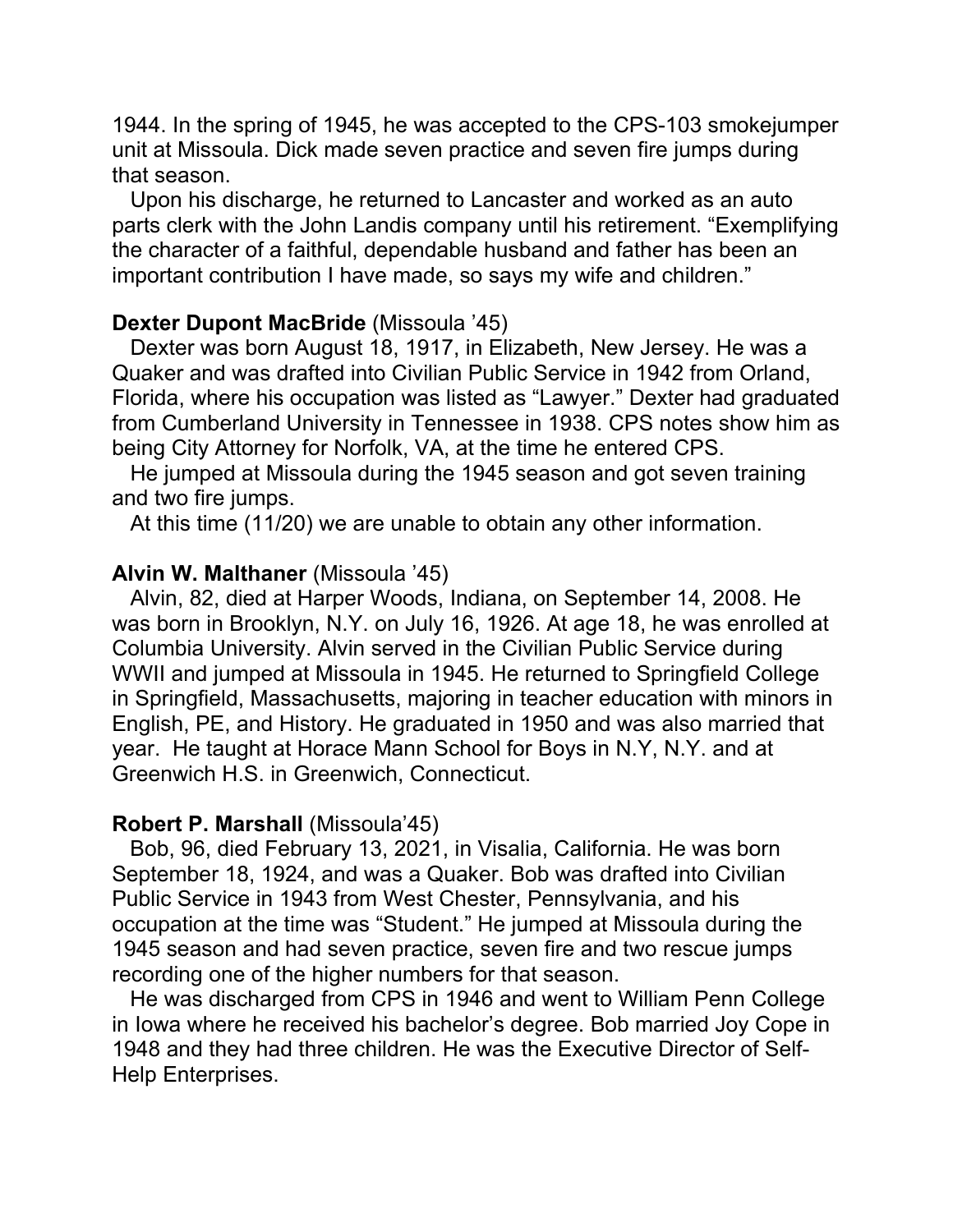### **Raymond J. Mast** (Cave Junction '45)

 Ray, 98, is living in Walnut Creek, Ohio. He was born August 6, 1922, and is a member of the Mennonite Church. Ray was drafted into Civilian Public Service in 1944 from Sugarcreek, Ohio and his occupation at the time is listed as "Carpenter." He jumped at Cave Junction, Oregon, during the 1945 season.

 After being discharged, he returned to Ohio and married Gladys Yoder, and they had three children. Ray attended Ohio State University and worked as a Nursing Home Administrator and a contractor.

## **Wesley Alfred Matson** (Missoula '45)

 Wes, 92, died October 14, 2018, in San Marcos, California. He was born July 6, 1926, in Los Angeles and was a Quaker. Wes was drafted into Civilian Public Service in 1945 and jumped at Missoula. He had six training and three fire jumps.

 After his discharge, he married Rinice Phillips in 1948 and they had four children. Wes earned his bachelor's degree from Chapman College and his master's from the University of Pacific. He was a therapist, Episcopal Clergyman, and college lecturer.

## **James R. Mattocks** (Missoula '45)

 Jim, 91, died Sept. 10, 2010, in Greensboro, N.C. He graduated from High Point College in North Carolina in 1938, and from the Duke University Law School in 1941.

 As a conscientious objector, he served in the Civilian Public Service during World War II on the Blue Ridge Parkway, at Eastern State Mental Hospital in Virginia, and the 1945 season as a smokejumper in Missoula.

 Jim practiced law in High Point from the end of the war until retiring in 1993. He helped establish the North Carolina American Civil Liberties Union, and the High Point Human Relations Commission named Jim and his wife, Edith, as High Point Citizens of the Year in 1985.

# **Dennis Donald Miller (McCall '45)**

 Dennis died February 16, 2013. He was born February 16, 1920, in Holmes County Ohio in a farming community of Mennonite and Amish people. Dennis graduated from high school in Berlin, Ohio after which he worked driving truck.

 Dennis entered Civilian Public Service (conscientious objectors) in 1942 starting in Georgia and being transferred to Belden, Montana. He was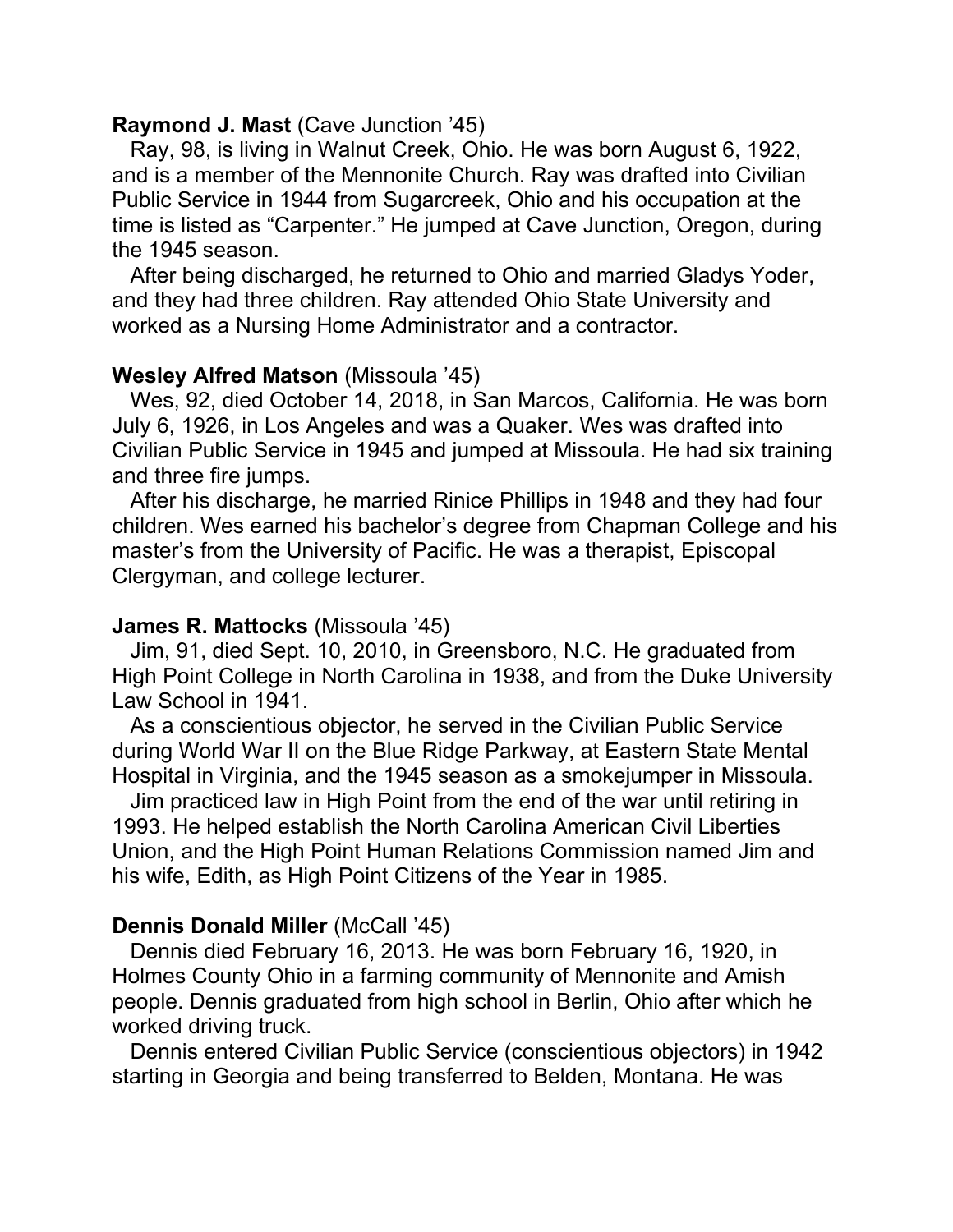selected for the CPS-103 smokejumper unit in 1945 where he jumped that season before being released from CPS in 1945.

 Dennis worked with heavy equipment in the strip-mining industry for 10 years before spending the next 33 years in the cattle business.

 "Remembering the four years in CPS, I think it made me a better person. I learned to respect the feelings and thinking of other people with different backgrounds. All the projects had their importance but smokejumping was the most enjoyable. Dennis had seven fire jumps during the busy 1945 season.

## **Freddie J. Miller** (Missoula '45)

 Freddie, 89, died October 30, 2007, at South Hutchinson Mennonite Manor, KS. He was born Aug. 1, 1918, in Reno County, KS, the son of N.E. and Edna Schrock Miller. A lifelong resident of the Haven community, having lived the last seven years in South Hutchinson, he was a farmer and stockman. Freddie jumped at Missoula in 1945 as part of the Civilian Public Service program. He belonged to Yoder Mennonite Church. He was a past member of the Haven School Board, Haven Tree Board, and the Valley Township. Freddie is buried at Yoder Mennonite Church Cemetery at Yoder, Kansas.

## **Ralph Menno Miller** (McCall '45)

 Ralph, 93, died August 20, 2018, at his home in Anchorage, Alaska. He was born into a family of six children on March 22, 1925, in Hubbard, Oregon. "I was raised on a farm, in a sawmill, and in the Zion Mennonite Church.

 Ralph was drafted into Civilian Public Service in October 1943 and headed to a camp in Lapine, OR. In 1945 he joined the CPS-103 smokejumper group training at Nine Mile and being assigned to McCall where he made seven fire jumps during a busy season. "My short tenure in smokejumping was one of the highlights of my life. This experience did much to mold my entire life."

 After the war, Ralph had a successful career in logging before moving to Palmer, Alaska to work in a Children's Home.

 He pastored churches in North Pole, Sitka, and Anchorage from 1959- 84. Ralph served as an elected official in the denominations Alaska District Office from 1984 until retirement in 1996.

# **Raymond Emerson Miller** (Cave Junction'45)